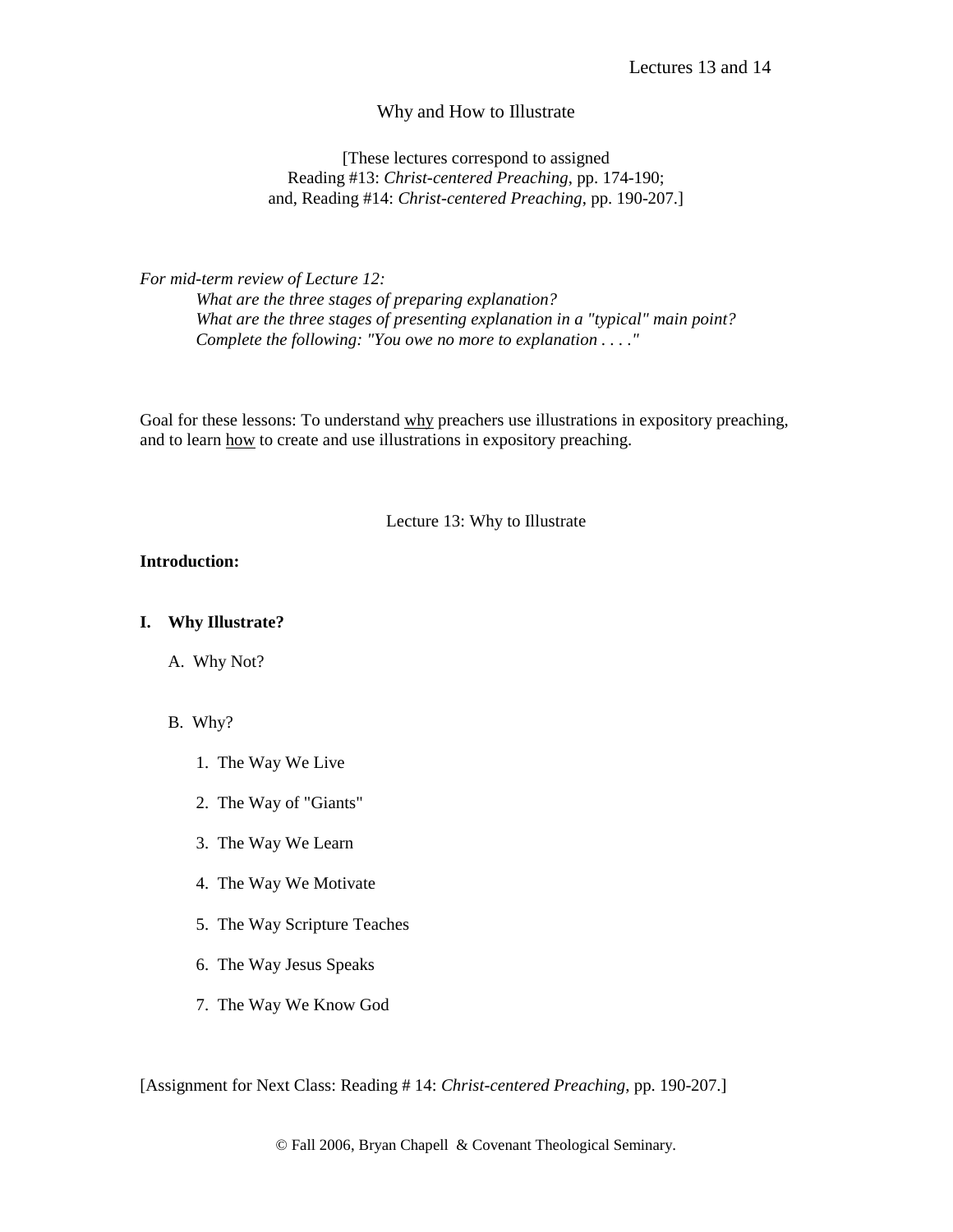*For mid-term review of Lecture 13: What are reasons for which preachers should not illustrate? What are reasons for which preachers should illustrate?*

## Lecture 14: How to Illustrate

#### **II. Isolate and Associate**

A. Isolate an event in experience

and

B. Associate it with the principle being related

<> H.I.A. usually the best:

- Why old preacher's tales are problems
- Use your own mind, heart, reading, and experiences
- Use other's illustrations as catalysts for your own

### **III. Narrate (Use Narrative** [i.e., storytelling] **Principles)**

- A. Recognize "story" nature of illustrations
- B. Recognize illustration hierarchy
	- metaphor simile example analogy allusion illustration (distinguished by lived-body detail presented in narrative) allegory novelle novel

 <>allusion reports on the speaker's memory of an experience, illustration re-creates the experience.

#### **IV. How to use narrative components**

 A. Introduce the Illustration-just as narratives have introductions, illustrations have introductions.

© Fall 2006, Bryan Chapell & Covenant Theological Seminary.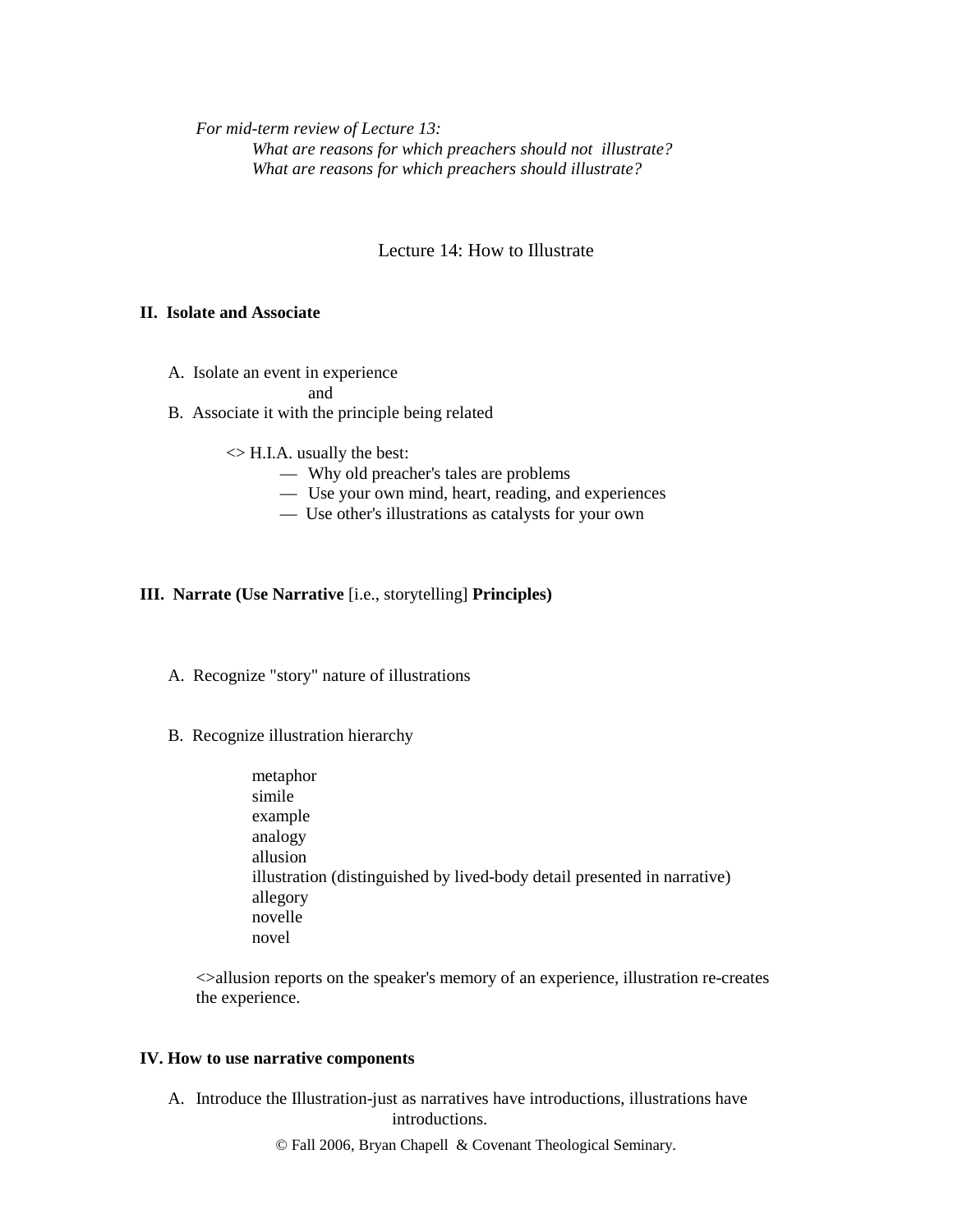- 1. The conceptual introduction: "the last thing you said"
- 2. The homiletical introduction: how to begin
	- a. shift gears: pause, put in the clutch
	- b. slice out the experiential context: separate by time, place or situation
		- i) separation by time
		- ii) separation in space
		- iii) separation of situation
	- c. avoid the uninvolving
- B. Use Concreteness and Detail (lived-body detail)
	- 1. Why?
	- 2. How?
	- 3. What?
- C. Create Crisis
- D. Come to a Conclusion

# **V. Relate and Apply**

- A. The Necessity
- B. The Technique (i.e., Using "Grouping Statements")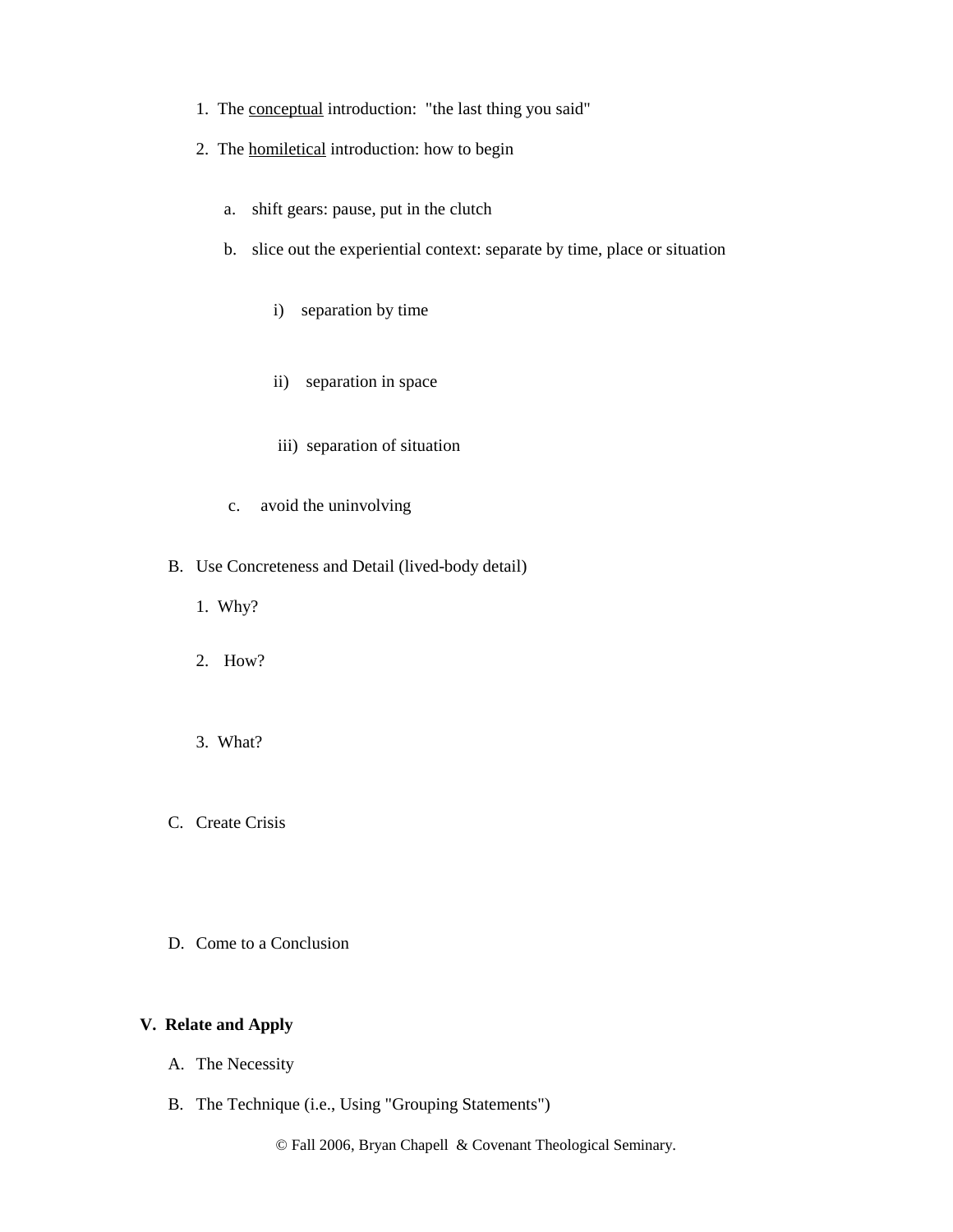A "grouping statement" (or, "interpreting statement") is a sentence or two following the illustration in which the preacher reaches into the illustration for details pertinent to his truth concept, extracts them and, then, ties them together with the central idea he wishes to communicate.

 1. interpreting statements or

2. parallel phrases

|                                  | Exposition   | <b>Statement of Main Point</b> |
|----------------------------------|--------------|--------------------------------|
|                                  | Illustration | <b>Summary of Main Point</b>   |
|                                  | Application  | <b>Summary of Illustration</b> |
| <b>VI. Illustration Sources:</b> |              |                                |
| Δ                                |              |                                |

A.

B.

C.

# **VII. Illustration Cautions:**

A. Do not think of illustrations more highly than you ought to think

B. Do not think less of illustrations than you ought to think

- 1. Only the Word changes people but you can get in the way by being needlessly dull, uninteresting or unconcerned about communication.
- 2. Illustrations are a form of exposition (unfolding meaning for mind, heart and daily living).
- 3. Illustrations require crafting with care and integrity, therefore:

© Fall 2006, Bryan Chapell & Covenant Theological Seminary.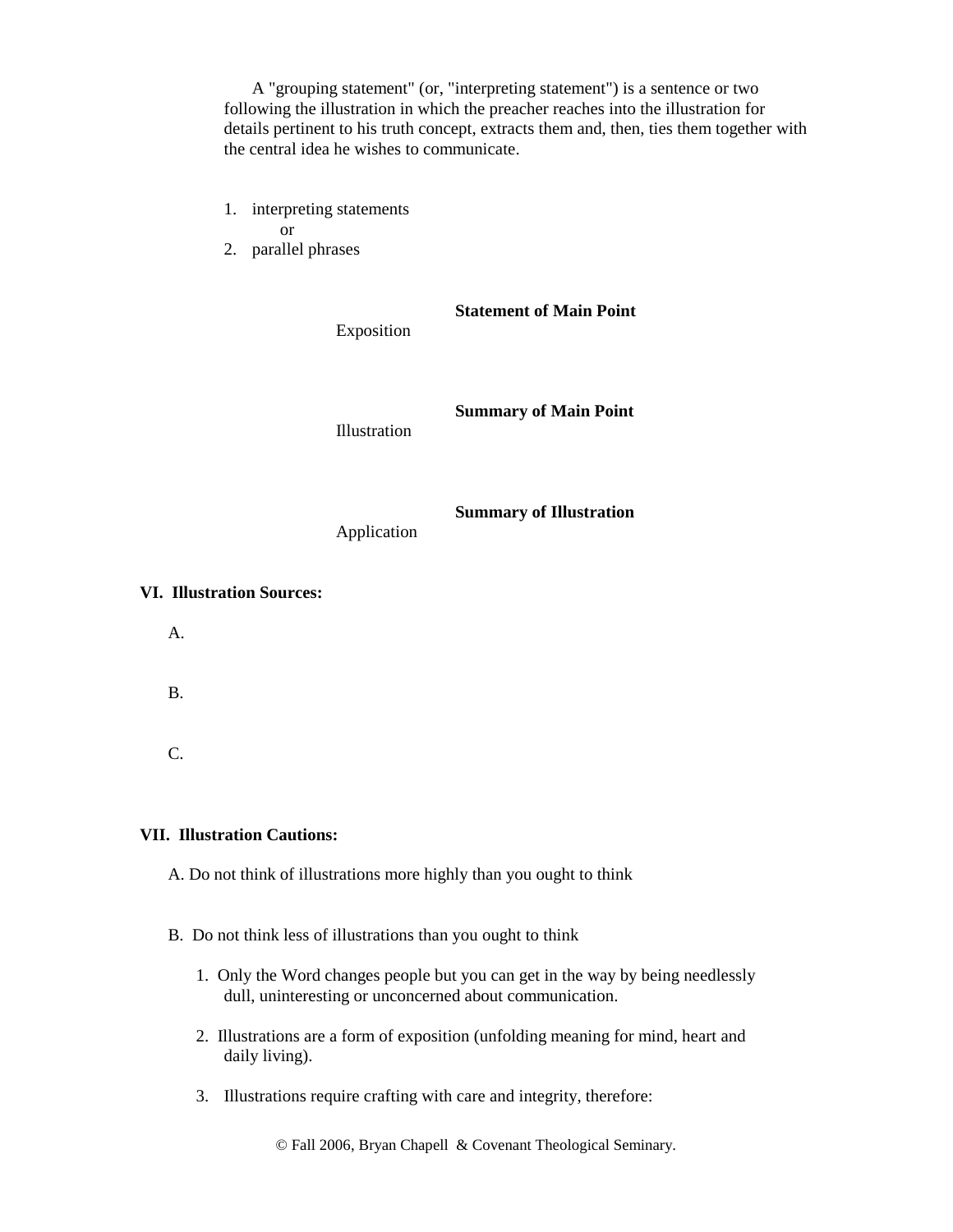# Illustration Cautions (10 Be's of Illustrating)

- A. Be Accurate
- B. Be Careful What You Reveal
- C. Be Careful What You Endorse
- D. Be Careful What You Describe
- E. Be Not The Hero
- F. Be Honest
- G. Be Real
- H. Be Complete
- I. Be Balanced
- J. Be Precise

Illustration Lectures 5-Key Reminders

\_\_\_\_\_\_\_\_\_\_\_\_\_\_\_\_\_."

1. Illustration are told using the key terms (changed terms in parallel statements) of subpoint\_\_\_\_\_\_\_\_\_\_\_\_\_\_\_\_\_\_\_\_\_\_\_\_\_\_\_\_\_\_\_\_\_\_\_\_\_\_\_\_.

2. The process in which the key terms of the explanation's subpoint statements "drop down" into the illustrations and applications is called "\_\_\_\_\_\_\_\_\_\_\_\_\_\_\_\_\_\_\_\_\_\_\_\_\_\_\_\_\_\_

4. The key terms of bullet-and answers-to analytical-question subpoints are found in the parallel subpoint \_\_\_\_\_\_\_\_\_\_\_\_\_\_\_\_\_\_\_\_\_\_; however, the key terms of interrogative subpoints are found in the parallel \_\_\_\_\_\_\_\_\_\_\_\_\_\_\_\_\_\_\_\_\_\_\_\_\_\_\_\_\_\_ to the interrogatives.

 5. If there are no subpoints in a main point, then the key terms for "expositional rain" are found in the \_\_\_\_\_\_\_\_\_\_\_\_\_\_\_\_\_\_\_\_\_\_\_\_\_\_\_\_\_\_\_\_\_\_\_\_\_\_\_\_\_\_\_\_\_ clause of the main

<sup>3.</sup> Since an illustration is about "the last thing said prior to it," the key terms of a subpoint statement (or multiple sub-point statements, if they are being illustrated together) should be placed in a \_\_\_\_\_\_\_\_\_\_\_\_\_\_\_\_\_\_\_\_\_\_\_\_\_\_\_\_\_\_\_\_\_\_\_\_\_\_\_\_\_\_\_\_\_\_\_\_\_\_\_ statement immediately prior to the illustration.